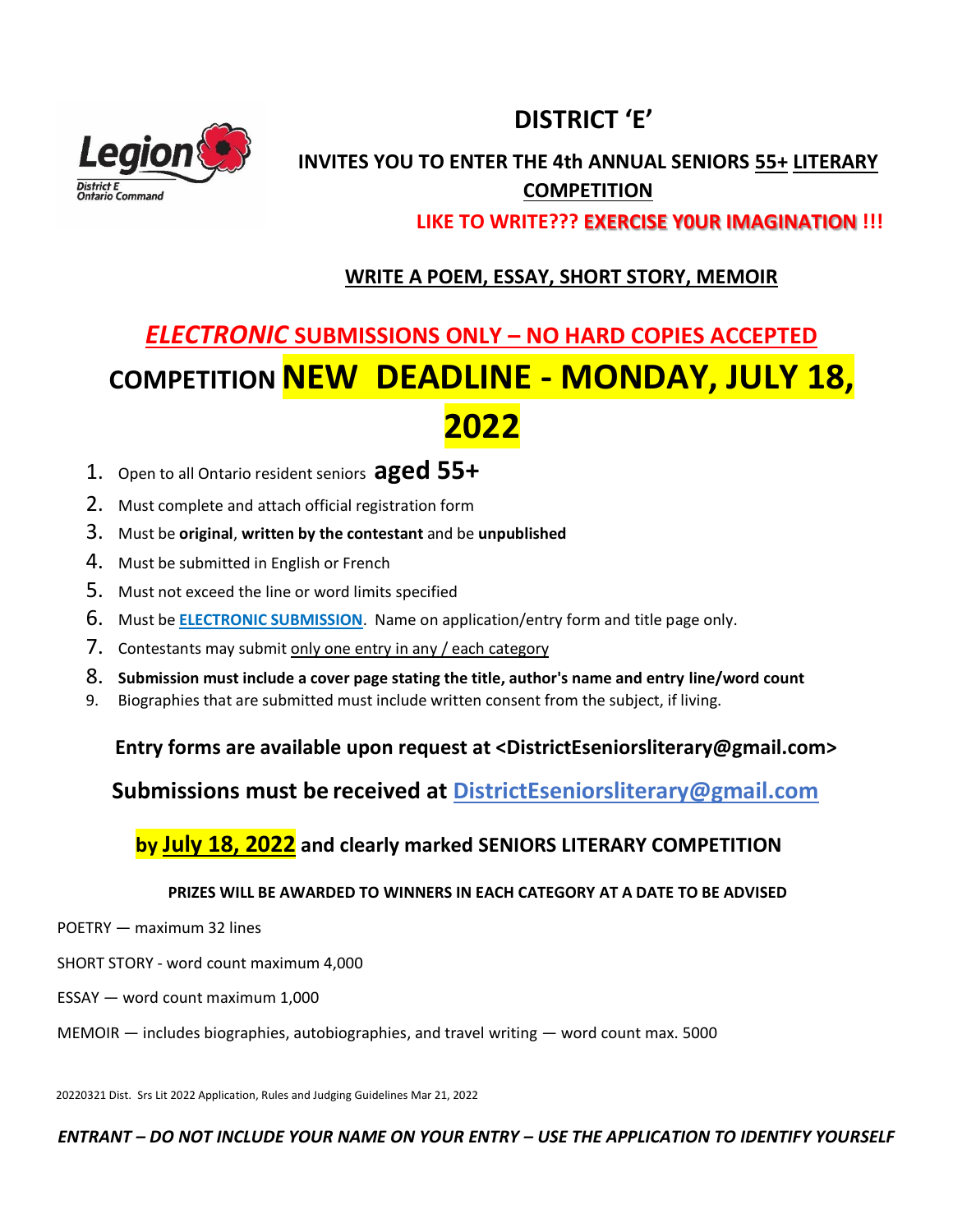

## **DISTRICT 'E' SENIORS' LITERARY CONTEST ENTRY FORM** - 2022

#### LITERARY CATEGORY: Please check ↓

- ( )Poetry (maximum 32 lines)
- ( ) Short Story (word count maximum 4,000)
- ( ) Essay (word count maximum 1,000)
- ( ) Memoir (includes biographies, autobiographies and travel writing (word count maximum 5000)

#### **PERSONAL INFORMATION: Please print in block letters**

**First and Last Name:** *ENTRANT – DO NOT INCLUDE YOUR NAME ON YOUR ENTRY – USE THE APPLICATION TO IDENTIFY YOURSELF*

| <b>Mailing Address:</b>    |                          |                    |
|----------------------------|--------------------------|--------------------|
| City                       | <b>Province</b>          | <b>Postal Code</b> |
| <b>Telephone Number: (</b> | $\overline{\phantom{a}}$ |                    |
| Email:                     |                          |                    |

## **Electronic submissions only**

#### **AUTHOR CONSENT AND DECLARATION:**

I give The Royal Canadian Legion permission to reproduce my entry for the sole purpose of promoting this program and the Legion for the current contest year. The Royal Canadian Legion does not rent or sell names of applicants to any organization or advertiser, and any personal information collected is strictly for the purposes of the contest.

**I declare that I have read and understand the Contest Rules, I am a resident of Ontario, am 55 years of age or better and my work has been written by me and is previously unpublished.**

**Author's Signature****X***\_\_\_\_\_\_\_\_\_\_\_\_\_\_\_\_\_\_\_\_\_\_\_\_\_\_\_\_\_\_\_\_\_\_\_\_\_\_*

*Forward to [DistrictEseniorsliterary@gmail.com](mailto:DistrictEseniorsliterary@gmail.com)*